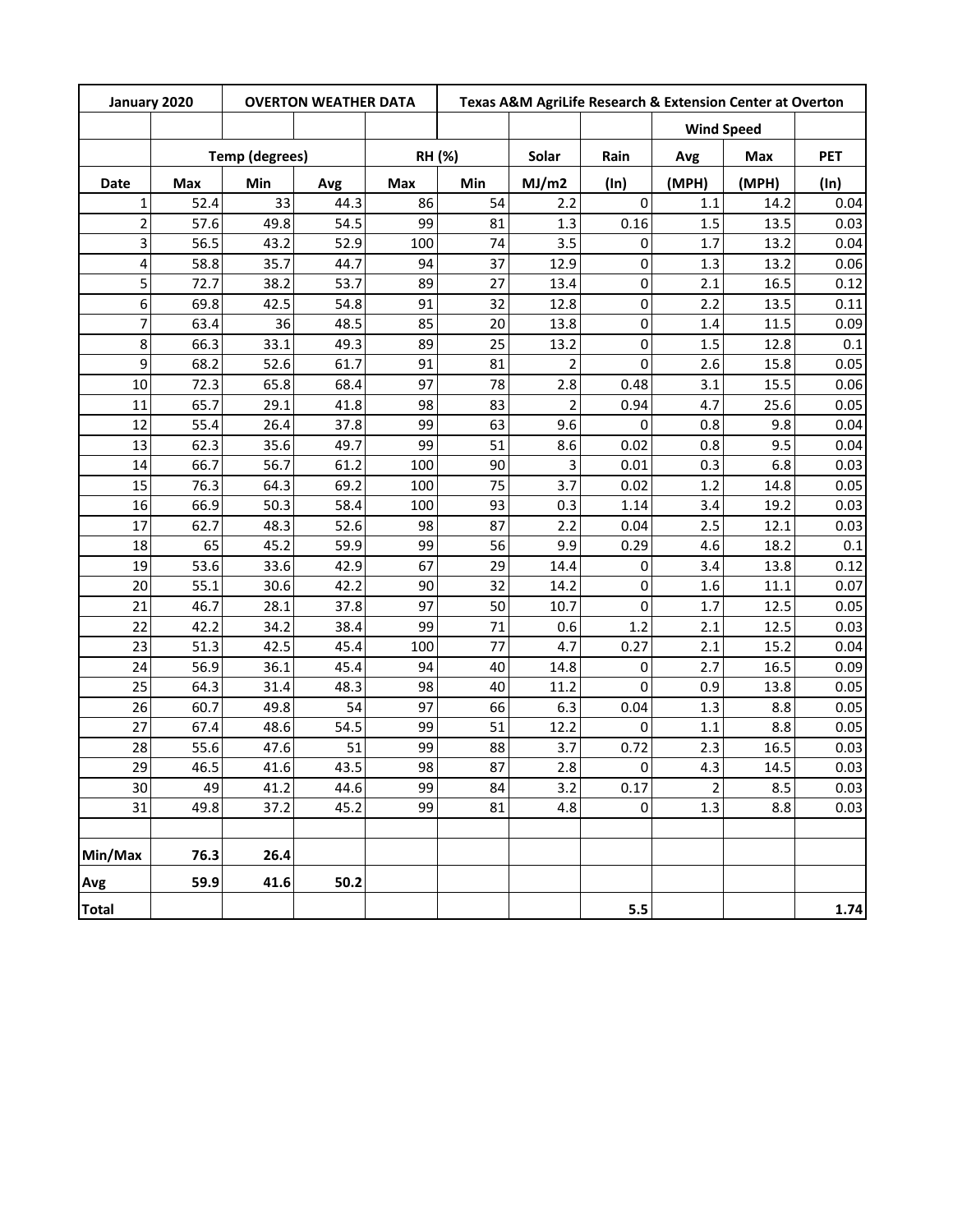| February 2020  | <b>OVERTON WEATHER DATA</b> |                       |      |     |        | Texas A&M AgriLife Research & Extension Center at Overton |         |                |                   |            |  |
|----------------|-----------------------------|-----------------------|------|-----|--------|-----------------------------------------------------------|---------|----------------|-------------------|------------|--|
|                |                             |                       |      |     |        |                                                           |         |                | <b>Wind Speed</b> |            |  |
|                |                             | <b>Temp (degrees)</b> |      |     | RH (%) | Solar                                                     | Rain    | Avg            | Max               | <b>PET</b> |  |
| <b>Date</b>    | Max                         | Min                   | Avg  | Max | Min    | MJ/m2                                                     | $(\ln)$ | (MPH)          | (MPH)             | (ln)       |  |
| 1              | 63.9                        | 36.3                  | 48.9 | 99  | 30     | 15.8                                                      | 0       | 2.2            | 12.8              | 0.11       |  |
| $\overline{2}$ | 78.3                        | 43.2                  | 59.1 | 74  | 19     | 16                                                        | 0       | 2.2            | 14.5              | 0.17       |  |
| 3              | 67.8                        | 51                    | 60.8 | 89  | 44     | 3.7                                                       | 0.01    | 3.2            | 20.9              | 0.11       |  |
| 4              | 73.3                        | 46                    | 61.6 | 97  | 74     | 5.9                                                       | 0.04    | 4.2            | 17.2              | 0.08       |  |
| 5              | 44.4                        | 36.5                  | 40   | 97  | 88     | 1.7                                                       | 0.46    | 4.8            | 18.9              | 0.03       |  |
| 6              | 42                          | 30.6                  | 34.8 | 97  | 46     | 7.6                                                       | 0.07    | 3.9            | 17.8              | 0.06       |  |
| $\overline{7}$ | 63.7                        | 28.9                  | 45.2 | 86  | 30     | 15.5                                                      | 0       | 2.3            | 16.8              | 0.11       |  |
| 8              | 63.9                        | 33.2                  | 50.7 | 96  | 32     | 15.4                                                      | 0       | 1.8            | 12.8              | 0.11       |  |
| 9              | 70.1                        | 53.5                  | 62   | 98  | 70     | 5.6                                                       | 0.21    | 2.5            | 15.2              | 0.08       |  |
| 10             | 65.9                        | 45.7                  | 57.3 | 100 | 94     | 2.2                                                       | 0.88    | 2.9            | 14.5              | 0.03       |  |
| 11             | 47.3                        | 42.7                  | 44.6 | 100 | 98     | 0.6                                                       | 1.15    | 4.2            | 14.2              | 0.01       |  |
| 12             | 49                          | 42.7                  | 45.5 | 99  | 88     | 2.1                                                       | 1.68    | 3.1            | 17.5              | 0.03       |  |
| 13             | 46.4                        | 38.4                  | 41.8 | 94  | 67     | 7.3                                                       | 0       | 4.7            | 18.2              | 0.06       |  |
| 14             | 52.1                        | 28.8                  | 39.2 | 94  | 46     | 17.3                                                      | 0       | $\overline{2}$ | 11.8              | 0.08       |  |
| 15             | 60.9                        | 28.5                  | 46.4 | 97  | 61     | 11                                                        | 0       | 1.3            | 15.5              | 0.06       |  |
| 16             | 67.6                        | 55                    | 59   | 98  | 68     | 9.8                                                       | 0       | 1.3            | 10.8              | 0.07       |  |
| 17             | 73                          | 55.6                  | 64.7 | 97  | 80     | 6.4                                                       | 0       | 2.5            | 18.2              | 0.06       |  |
| 18             | 72.2                        | 47.8                  | 61.4 | 99  | 88     | 2.2                                                       | 0.04    | 3.4            | 17.5              | 0.04       |  |
| 19             | 47.5                        | 40.9                  | 43.3 | 98  | 88     | 0.9                                                       | 1.51    | 4.2            | 14.5              | 0.02       |  |
| 20             | 46                          | 40.9                  | 43   | 99  | 72     | 5.8                                                       | 0.96    | 6.1            | 20.5              | 0.05       |  |
| 21             | 49.6                        | 30.5                  | 38.6 | 93  | 43     | 18.8                                                      | 0       | 2.6            | 12.8              | 0.09       |  |
| 22             | 55.7                        | 30.3                  | 43   | 94  | 42     | 13                                                        | 0       | 0.7            | 9.5               | 0.06       |  |
| 23             | 57.4                        | 43.2                  | 50.2 | 99  | 60     | 1.8                                                       | 0.08    | 1.3            | 15.5              | 0.04       |  |
| 24             | 67.1                        | 51.7                  | 60.6 | 99  | 43     | 14.3                                                      | 0.04    | 4.6            | 20.9              | 0.15       |  |
| 25             | 61.7                        | 38.7                  | 50.8 | 97  | 48     | 18.1                                                      | 0       | 2.7            | 15.8              | 0.11       |  |
| 26             | 50.7                        | 32.8                  | 42.5 | 85  | 40     | 11.2                                                      | 0       | 5.2            | 21.9              | 0.11       |  |
| 27             | 55.2                        | 25.4                  | 39.7 | 92  | 30     | 19.7                                                      | 0       | 1.8            | 13.8              | 0.11       |  |
| 28             | 65.1                        | 38.8                  | 49.7 | 82  | 22     | 20                                                        | 0       | 2.4            | 15.5              | 0.16       |  |
| 29             | 74                          | 40                    | 57.6 | 81  | 24     | 19.1                                                      | 0       | 2.4            | 15.8              | 0.18       |  |
|                |                             |                       |      |     |        |                                                           |         |                |                   |            |  |
|                |                             |                       |      |     |        |                                                           |         |                |                   |            |  |
|                |                             |                       |      |     |        |                                                           |         |                |                   |            |  |
| Min/Max        | 78.3                        | 25.4                  |      |     |        |                                                           |         |                |                   |            |  |
| Avg            | 59.7                        | 39.9                  | 49.7 |     |        |                                                           |         |                |                   |            |  |
| <b>Total</b>   |                             |                       |      |     |        |                                                           | 7.13    |                |                   | 2.38       |  |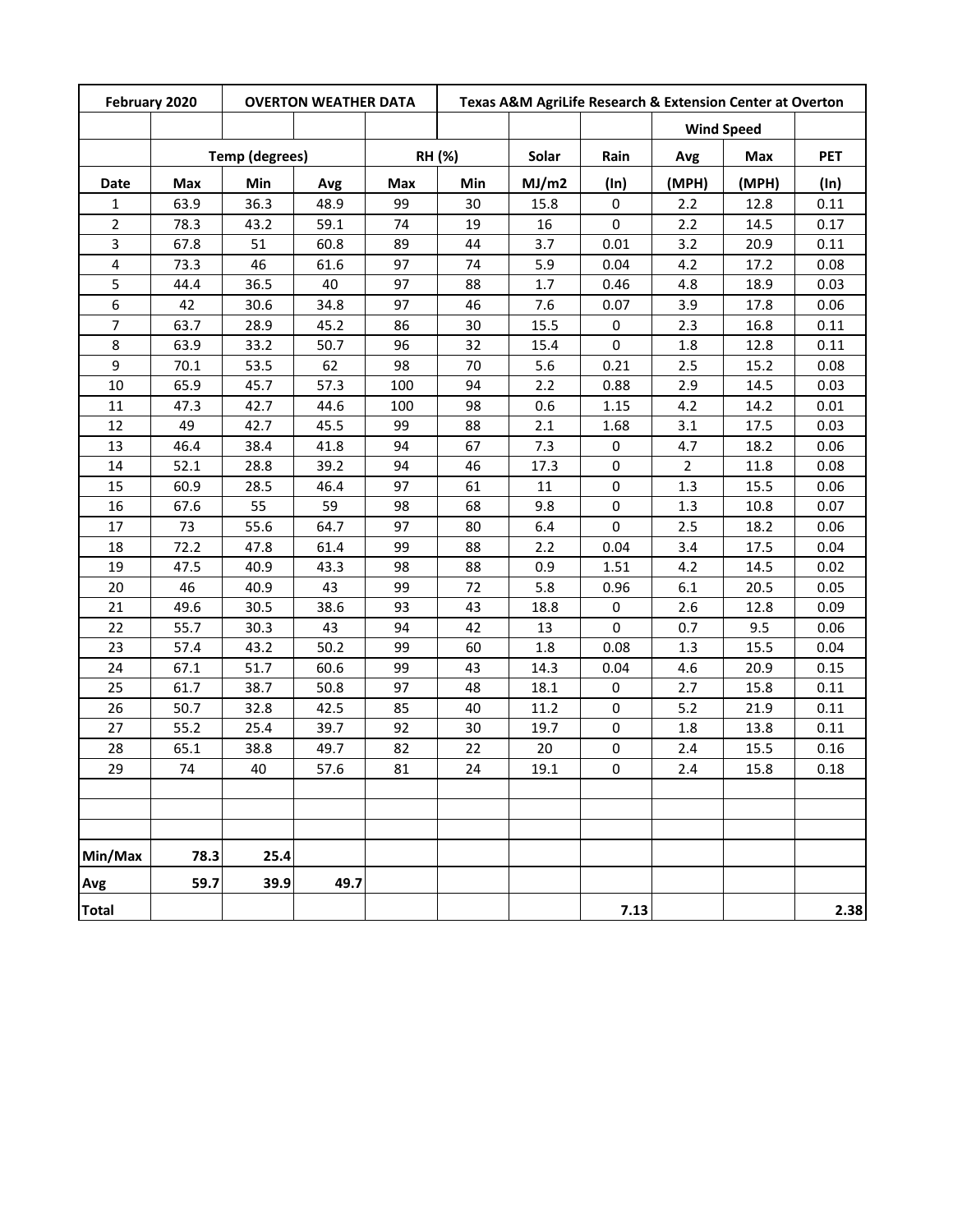| <b>March 2020</b><br><b>OVERTON WEATHER DATA</b> |      | Texas A&M AgriLife Research & Extension Center at Overton |      |     |        |       |             |       |                   |            |  |
|--------------------------------------------------|------|-----------------------------------------------------------|------|-----|--------|-------|-------------|-------|-------------------|------------|--|
|                                                  |      |                                                           |      |     |        |       |             |       | <b>Wind Speed</b> |            |  |
|                                                  |      | <b>Temp (degrees)</b>                                     |      |     | RH (%) | Solar | Rain        | Avg   | Max               | <b>PET</b> |  |
| Date                                             | Max  | Min                                                       | Avg  | Max | Min    | MJ/m2 | (ln)        | (MPH) | (MPH)             | (ln)       |  |
| $\mathbf{1}$                                     | 70.2 | 57                                                        | 63   | 90  | $71\,$ | 7.3   | 0           | 3.5   | 17.8              | 0.1        |  |
| $\overline{2}$                                   | 72.7 | 63.3                                                      | 67.3 | 94  | 76     | 4.8   | $\Omega$    | 2.7   | 15.5              | 0.07       |  |
| 3                                                | 70.7 | 62.4                                                      | 66.1 | 98  | 84     | 3.1   | 0           | 1.2   | 9.1               | 0.04       |  |
| $\overline{4}$                                   | 61.1 | 51.4                                                      | 55.5 | 98  | 83     | 3.6   | 1.47        | 5.6   | 22.5              | 0.05       |  |
| 5                                                | 70.7 | 49.1                                                      | 57.8 | 98  | 21     | 21.1  | 0.17        | 4.3   | 15.8              | 0.21       |  |
| 6                                                | 66.7 | 39.2                                                      | 54.3 | 77  | 16     | 21.8  | 0           | 3     | 15.5              | 0.2        |  |
| $\overline{7}$                                   | 62.3 | 39.6                                                      | 50.5 | 80  | 25     | 13    | 0           | 1.3   | 16.5              | 0.1        |  |
| 8                                                | 70.2 | 38.5                                                      | 54.8 | 92  | 35     | 18.1  | 0           | 1.5   | 12.1              | 0.13       |  |
| 9                                                | 66   | 57.3                                                      | 62.3 | 96  | 77     | 2.8   | 0.06        | 2.9   | 14.5              | 0.06       |  |
| 10                                               | 80.4 | 60.4                                                      | 67.7 | 99  | 58     | 17.2  | 0           | 1.4   | 14.2              | 0.13       |  |
| 11                                               | 80.2 | 62.1                                                      | 70.3 | 96  | 61     | 16.9  | 0           | 3.4   | 17.8              | 0.15       |  |
| 12                                               | 80.6 | 65.1                                                      | 71.3 | 95  | 61     | 12.6  | 0           | 3.2   | 16.5              | 0.14       |  |
| 13                                               | 78.1 | 61.8                                                      | 68.4 | 96  | 62     | 8     | 0           | 2.5   | 14.5              | 0.11       |  |
| 14                                               | 77.3 | 59.6                                                      | 67.9 | 98  | 73     | 6.9   | 0           | 1.6   | 13.2              | 0.07       |  |
| 15                                               | 67.7 | 50.6                                                      | 57.4 | 99  | 80     | 9.6   | $\pmb{0}$   | 3.9   | 11.8              | 0.07       |  |
| 16                                               | 65.1 | 49.6                                                      | 54.7 | 99  | 85     | 5.4   | 0.06        | 1.5   | 11.1              | 0.05       |  |
| 17                                               | 74.1 | 54.1                                                      | 64.1 | 99  | 80     | 8.1   | 0.67        | 1.4   | 9.1               | 0.07       |  |
| 18                                               | 77.1 | 66.6                                                      | 71.2 | 98  | 77     | 9.3   | 0           | 1.6   | 13.2              | 0.08       |  |
| 19                                               | 79.9 | 69.2                                                      | 73   | 97  | 69     | 9.8   | 0.03        | 2.2   | 17.2              | 0.1        |  |
| 20                                               | 71.9 | 45.6                                                      | 58.8 | 98  | 90     | 2.7   | $1.1\,$     | 2.9   | 22.5              | 0.04       |  |
| 21                                               | 53.4 | 42.3                                                      | 48.5 | 98  | 89     | 4.5   | 0.46        | 2.9   | 12.1              | 0.03       |  |
| 22                                               | 60.6 | 50.1                                                      | 55.8 | 100 | 97     | 3     | 0.46        | 0.7   | 17.2              | 0.03       |  |
| 23                                               | 66.4 | 58.6                                                      | 62.3 | 100 | 94     | 5     | 0.21        | 1.5   | 9.1               | 0.04       |  |
| 24                                               | 83.3 | 58.2                                                      | 71.4 | 100 | 26     | 17.5  | 0           | 3.3   | 19.2              | 0.23       |  |
| 25                                               | 85.8 | 50                                                        | 68.1 | 98  | 28     | 23.2  | 0           | 0.7   | 11.5              | 0.15       |  |
| 26                                               | 87.1 | 65.8                                                      | 74.5 | 96  | 46     | 19.4  | $\Omega$    | 2.5   | 15.5              | 0.2        |  |
| 27                                               | 86.6 | 68.1                                                      | 76   | 95  | 55     | 17.1  | $\mathbf 0$ | 2.5   | 22.9              | 0.18       |  |
| 28                                               | 73.6 | 52.8                                                      | 64.1 | 97  | 84     | 2.5   | 0.3         | 1.4   | 18.9              | 0.05       |  |
| 29                                               | 72.8 | 47                                                        | 59.5 | 99  | 40     | 15.1  | 0           | 0.7   | 9.5               | 0.1        |  |
| 30                                               | 61.4 | 55.2                                                      | 57.5 | 98  | 62     | 2.2   | 0.44        | 2.2   | 16.8              | 0.06       |  |
| 31                                               | 63.8 | 49.3                                                      | 56.3 | 99  | 60     | 11.1  | 0.01        | 2.9   | 17.5              | 0.1        |  |
|                                                  |      |                                                           |      |     |        |       |             |       |                   |            |  |
| Min/Max                                          | 87.1 | 38.5                                                      |      |     |        |       |             |       |                   |            |  |
| Avg                                              | 72.2 | 54.8                                                      | 62.9 |     |        |       |             |       |                   |            |  |
| <b>Total</b>                                     |      |                                                           |      |     |        |       | 5.44        |       |                   | 3.14       |  |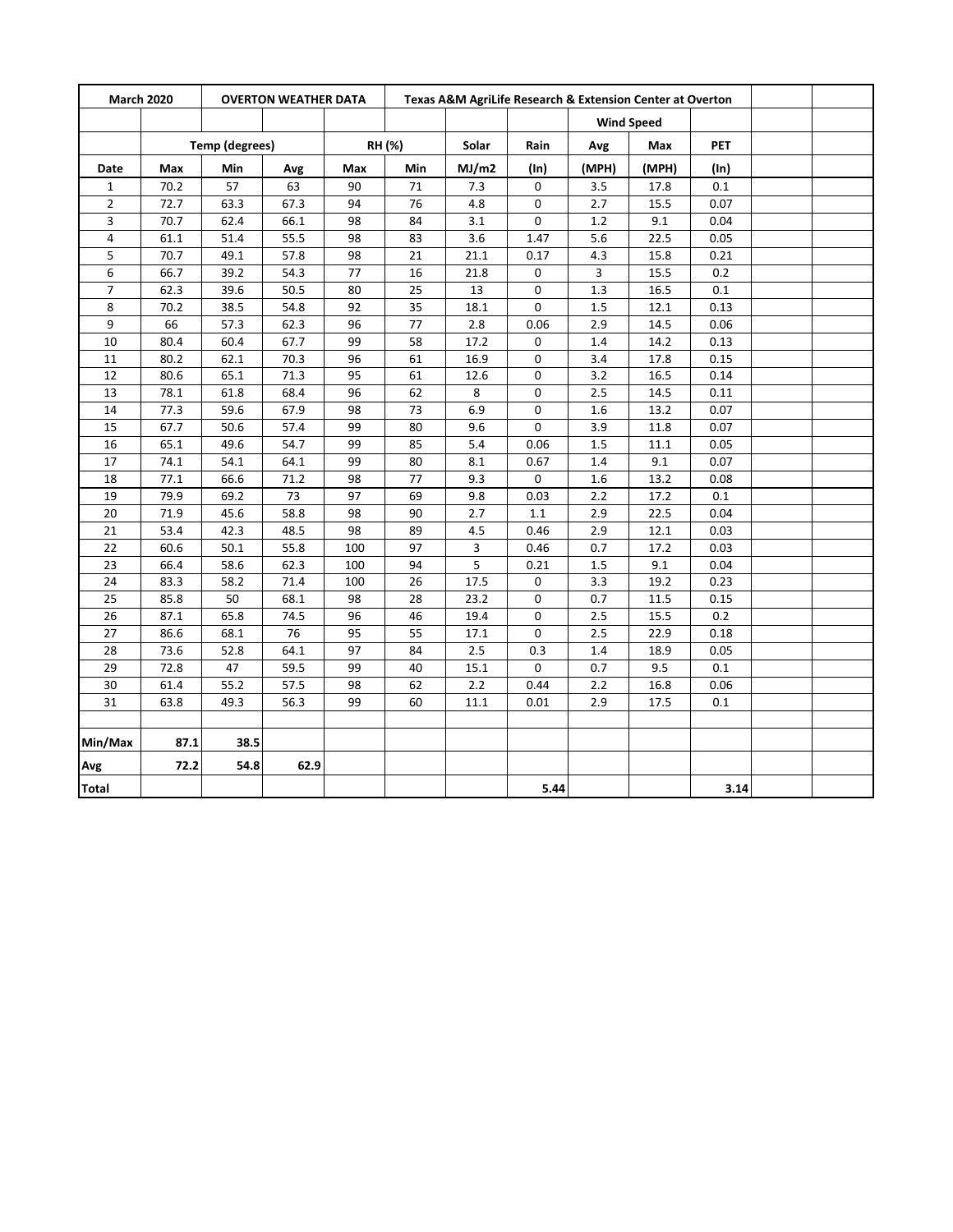|                | <b>April 2020</b><br><b>OVERTON WEATHER DATA</b> |                       |      |     | Texas A&M AgriLife Research & Extension Center at Overton |                |           |              |                   |            |
|----------------|--------------------------------------------------|-----------------------|------|-----|-----------------------------------------------------------|----------------|-----------|--------------|-------------------|------------|
|                |                                                  |                       |      |     |                                                           |                |           |              | <b>Wind Speed</b> |            |
|                |                                                  | <b>Temp (degrees)</b> |      |     | RH (%)                                                    | Solar          | Rain      | Avg          | Max               | <b>PET</b> |
| Date           | Max                                              | Min                   | Avg  | Max | Min                                                       | MJ/m2          | (ln)      | (MPH)        | (MPH)             | $(\ln)$    |
| 1              | 71.5                                             | 44.3                  | 58.7 | 100 | 45                                                        | 20.6           | 0         | 0.6          | 10.8              | 0.12       |
| $\overline{2}$ | 70.8                                             | 49.5                  | 62   | 98  | 67                                                        | 10.7           | 0         | 0.8          | 12.8              | 0.08       |
| 3              | 71.2                                             | 48.1                  | 62   | 98  | 83                                                        | $\overline{7}$ | 0.06      | 1.5          | 11.1              | 0.06       |
| 4              | 51                                               | 44.8                  | 48.2 | 99  | 95                                                        | 2.7            | 0.04      | 2.3          | 9.8               | 0.02       |
| 5              | 67.8                                             | 50.1                  | 57.8 | 100 | 79                                                        | 9.5            | 0         | 0.9          | 7.4               | 0.07       |
| 6              | 74.8                                             | 57.6                  | 66.3 | 99  | 64                                                        | 9.3            | 0         | 0.2          | 7.4               | 0.07       |
| $\overline{7}$ | 86                                               | 69.3                  | 75.3 | 99  | 59                                                        | 16.6           | 0.01      | 1.9          | 15.2              | 0.16       |
| 8              | 87.8                                             | 70                    | 77.6 | 98  | 64                                                        | 16.9           | 0         | 2.4          | 14.8              | 0.17       |
| 9              | 80.7                                             | 61.9                  | 72.7 | 99  | 66                                                        | 13.9           | 0.01      | 2.4          | 14.5              | 0.13       |
| 10             | 69.5                                             | 51.5                  | 60.7 | 96  | 34                                                        | 21.7           | 0         | 2.3          | 14.8              | 0.17       |
| 11             | 71.5                                             | 47.7                  | 62   | 93  | 53                                                        | 11.6           | 0.02      | 0.6          | 11.1              | 0.09       |
| 12             | 79.2                                             | 54.7                  | 69.6 | 98  | 44                                                        | 17             | 2.64      | 3.3          | 30.3              | 0.18       |
| 13             | 58.2                                             | 43.3                  | 49.1 | 97  | 52                                                        | 22.1           | 0         | 4.4          | 17.8              | 0.13       |
| 14             | 60.1                                             | 43.4                  | 50.6 | 97  | 44                                                        | 22.5           | 0         | 3.3          | 14.8              | 0.14       |
| 15             | 63.9                                             | 37.2                  | 50.4 | 98  | 41                                                        | 26.6           | 0         | 1.2          | 10.5              | 0.14       |
| 16             | 73.9                                             | 43.1                  | 58.4 | 94  | 30                                                        | 26.9           | 0         | $\mathbf{1}$ | 13.2              | 0.17       |
| 17             | 72.5                                             | 52.1                  | 60.8 | 96  | 73                                                        | 8.1            | 0.02      | 2.1          | 14.5              | 0.09       |
| 18             | 65                                               | 47.3                  | 55.3 | 96  | 71                                                        | 17.4           | 0.01      | 2.5          | 10.8              | 0.11       |
| 19             | 67.8                                             | 59.2                  | 63.3 | 100 | 93                                                        | 3.7            | 0.29      | 0.6          | 9.8               | 0.04       |
| 20             | 74.8                                             | 58.4                  | 65.2 | 100 | 63                                                        | 16.4           | 0         | $\mathbf{1}$ | 9.5               | 0.12       |
| 21             | 81.2                                             | 55.7                  | 68.8 | 99  | 59                                                        | 22.6           | 0         | $\mathbf{1}$ | 9.8               | 0.16       |
| 22             | 72.8                                             | 63.6                  | 67.9 | 99  | 85                                                        | $\overline{2}$ | 0.96      | 1.3          | 10.5              | 0.04       |
| 23             | 77.4                                             | 58.3                  | 68   | 97  | 53                                                        | 25.5           | 0         | 2.3          | 15.5              | 0.19       |
| 24             | 83.7                                             | 56.2                  | 69.6 | 99  | 49                                                        | 21.6           | 0.01      | 1.3          | 15.8              | 0.17       |
| 25             | 74.3                                             | 56.7                  | 65   | 88  | 45                                                        | 18.8           | 0         | 2.6          | 15.2              | 0.17       |
| 26             | 79.4                                             | 49                    | 65.5 | 98  | 31                                                        | 26.6           | 0         | 0.8          | 11.5              | 0.17       |
| 27             | 82.4                                             | 54.7                  | 69.6 | 88  | 47                                                        | 25             | 0         | $1.1\,$      | 13.5              | 0.19       |
| 28             | 85.5                                             | 63.2                  | 71.8 | 97  | 68                                                        | 16.6           | 0.65      | 1.9          | 15.8              | 0.15       |
| 29             | 75.7                                             | 55.4                  | 66.4 | 99  | 29                                                        | 25.7           | 0.73      | 3.1          | 34.6              | 0.23       |
| 30             | 77.4                                             | 51.5                  | 64   | 91  | 35                                                        | 28.5           | $\pmb{0}$ | 1.6          | 12.5              | 0.2        |
|                |                                                  |                       |      |     |                                                           |                |           |              |                   |            |
| Min/Max        | 87.8                                             | 37.2                  |      |     |                                                           |                |           |              |                   |            |
| Avg            | 73.6                                             | 53.3                  | 63.4 |     |                                                           |                |           |              |                   |            |
| <b>Total</b>   |                                                  |                       |      |     |                                                           |                | 5.45      |              |                   | 3.93       |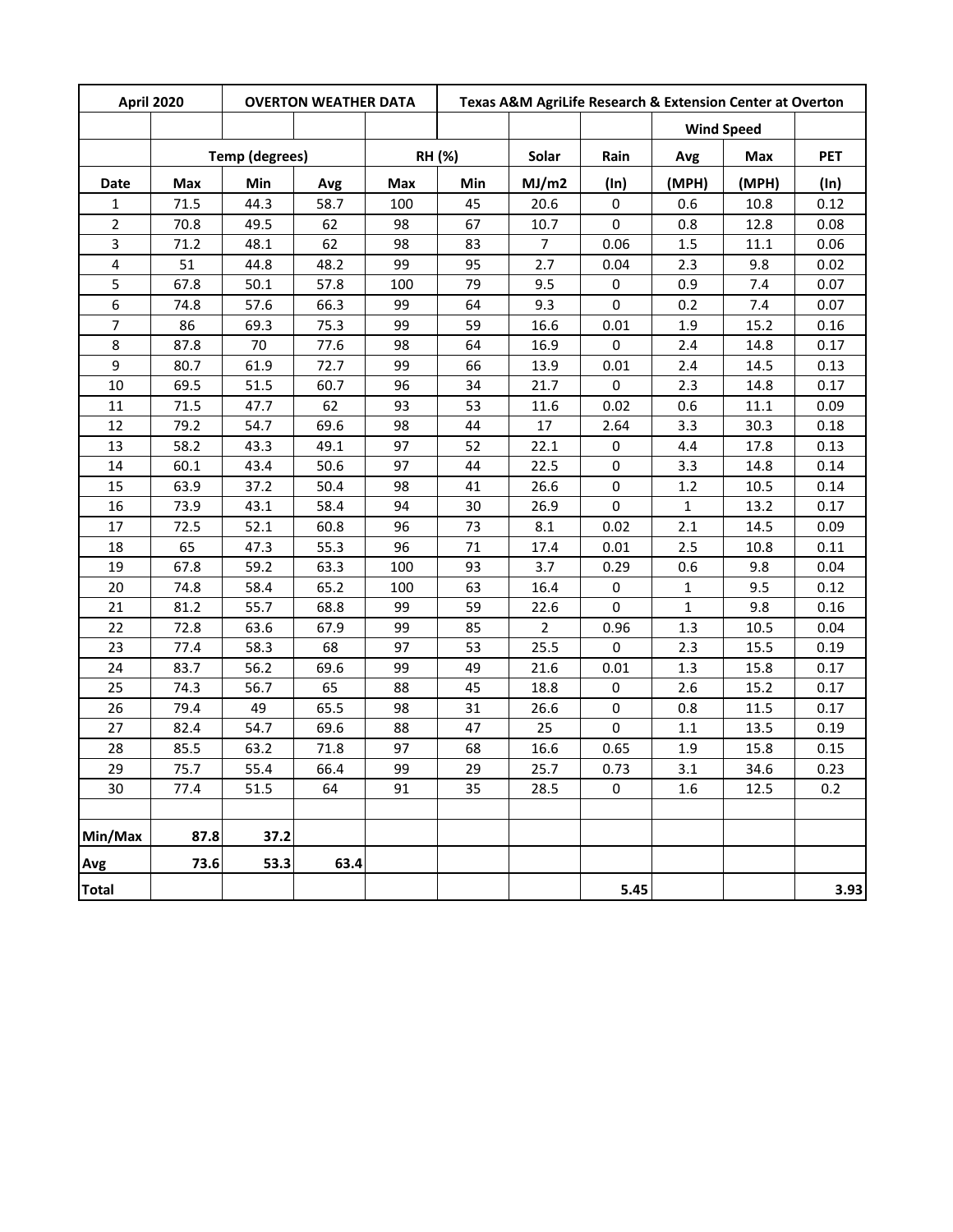| May 2020<br><b>OVERTON WEATHER DATA</b> |      | Texas A&M AgriLife Research & Extension Center at Overton |      |     |        |       |             |                |                   |         |  |
|-----------------------------------------|------|-----------------------------------------------------------|------|-----|--------|-------|-------------|----------------|-------------------|---------|--|
|                                         |      |                                                           |      |     |        |       |             |                | <b>Wind Speed</b> |         |  |
|                                         |      | Temp (degrees)                                            |      |     | RH (%) | Solar | Rain        | Avg            | Max               | PET     |  |
| Date                                    | Max  | Min                                                       | Avg  | Max | Min    | MJ/m2 | (ln)        | (MPH)          | (MPH)             | $(\ln)$ |  |
| $\mathbf{1}$                            | 84.1 | 54.2                                                      | 69.6 | 95  | 44     | 27.9  | 0           | 1.6            | 16.2              | 0.21    |  |
| $\overline{2}$                          | 84.6 | 60.5                                                      | 73.2 | 97  | 53     | 26.8  | 0           | 2.3            | 22.5              | 0.22    |  |
| 3                                       | 87.3 | 68.6                                                      | 76.1 | 92  | 54     | 26.7  | 0           | 2.9            | 18.5              | 0.24    |  |
| 4                                       | 88.1 | 67.6                                                      | 76.7 | 95  | 53     | 26.4  | 0           | $\overline{2}$ | 15.8              | 0.23    |  |
| 5                                       | 78.4 | 61.5                                                      | 71.8 | 95  | 52     | 20.9  | 0           | 3.3            | 15.5              | 0.19    |  |
| 6                                       | 79.6 | 48.4                                                      | 66   | 97  | 34     | 28.8  | $\mathbf 0$ | 1.9            | 10.8              | 0.22    |  |
| $\overline{7}$                          | 82.5 | 51                                                        | 68.7 | 98  | 43     | 27.4  | 0           | 1.6            | 15.2              | 0.21    |  |
| 8                                       | 71.7 | 57                                                        | 67.2 | 98  | 54     | 15.2  | 1.1         | 5              | 21.5              | 0.16    |  |
| 9                                       | 69.8 | 48.2                                                      | 58.7 | 98  | 46     | 26.9  | 0           | 1.8            | 14.5              | 0.17    |  |
| 10                                      | 75   | 45                                                        | 60.6 | 98  | 43     | 29    | 0           | 1.4            | 12.5              | 0.19    |  |
| 11                                      | 77.6 | 52.7                                                      | 65.1 | 98  | 45     | 28.1  | 0           | 1.6            | 12.8              | 0.2     |  |
| 12                                      | 77.6 | 56.4                                                      | 68.7 | 96  | 68     | 13.5  | 0           | 0.8            | 12.1              | 0.11    |  |
| 13                                      | 84.4 | 67                                                        | 74.1 | 95  | 59     | 19.4  | 0           | 1.3            | 13.8              | 0.16    |  |
| 14                                      | 87.2 | 70                                                        | 77   | 95  | 59     | 22.3  | $\mathbf 0$ | $1.2\,$        | 13.2              | 0.18    |  |
| 15                                      | 86.9 | 67.9                                                      | 75.3 | 97  | 58     | 18    | $\Omega$    | 1.4            | 13.5              | 0.17    |  |
| 16                                      | 78.6 | 66.6                                                      | 70.6 | 98  | 70     | 8     | 0.29        | 2.3            | 16.5              | 0.09    |  |
| 17                                      | 80.8 | 65.1                                                      | 71.4 | 98  | 47     | 20.4  | 0.41        | 3.1            | 17.2              | 0.2     |  |
| 18                                      | 86.1 | 57.4                                                      | 72   | 98  | 42     | 28.6  | 0           | $\mathbf{1}$   | 10.1              | 0.22    |  |
| 19                                      | 91.9 | 63.1                                                      | 76.4 | 98  | 54     | 26.7  | 0           | 1.8            | 11.8              | 0.23    |  |
| 20                                      | 74   | 67.3                                                      | 70.1 | 93  | 68     | 11.7  | 0           | 2.9            | 12.1              | 0.12    |  |
| 21                                      | 84.6 | 67.1                                                      | 75.9 | 98  | 72     | 14.8  | 0           | $1.1\,$        | 11.8              | 0.13    |  |
| 22                                      | 91   | 71.8                                                      | 79.7 | 96  | 58     | 23.3  | 0           | 1.5            | 15.5              | 0.21    |  |
| 23                                      | 86.2 | 65.52                                                     | 75.8 | 98  | 69     | 19.3  | 0.71        | 1.5            | 17.5              | 0.16    |  |
| 24                                      | 87.7 | 64.8                                                      | 73.7 | 99  | 64     | 13.8  | 1.44        | 1.2            | 13.8              | 0.13    |  |
| 25                                      | 78.9 | 63.8                                                      | 68.9 | 99  | 79     | 9.6   | 0.54        | 1.7            | 28.2              | 0.09    |  |
| 26                                      | 80   | 62.3                                                      | 69.8 | 99  | 59     | 23.3  | 0.01        | 1.8            | 12.8              | 0.18    |  |
| 27                                      | 83.4 | 60.5                                                      | 71.6 | 99  | 43     | 26.9  | $\mathbf 0$ | 1.4            | 11.5              | 0.2     |  |
| 28                                      | 81.7 | 63.7                                                      | 70.9 | 96  | 58     | 17.3  | 0.01        | $\mathbf{1}$   | 9.8               | 0.15    |  |
| 29                                      | 84.2 | 64.2                                                      | 73.3 | 98  | 43     | 28.9  | 0           | 2.7            | 15.2              | 0.25    |  |
| 30                                      | 84.2 | 58.9                                                      | 71.9 | 98  | 41     | 29.1  | $\mathbf 0$ | 1.7            | 14.5              | 0.23    |  |
| 31                                      | 84.3 | 59.4                                                      | 72.3 | 99  | 45     | 26    | 0           | 1.3            | 12.8              | 0.2     |  |
|                                         |      |                                                           |      |     |        |       |             |                |                   |         |  |
| Min/Max                                 | 91.9 | 45.0                                                      |      |     |        |       |             |                |                   |         |  |
| Avg                                     | 82.3 | 61.1                                                      | 71.4 |     |        |       |             |                |                   |         |  |
| <b>Total</b>                            |      |                                                           |      |     |        |       | 4.51        |                |                   | 5.45    |  |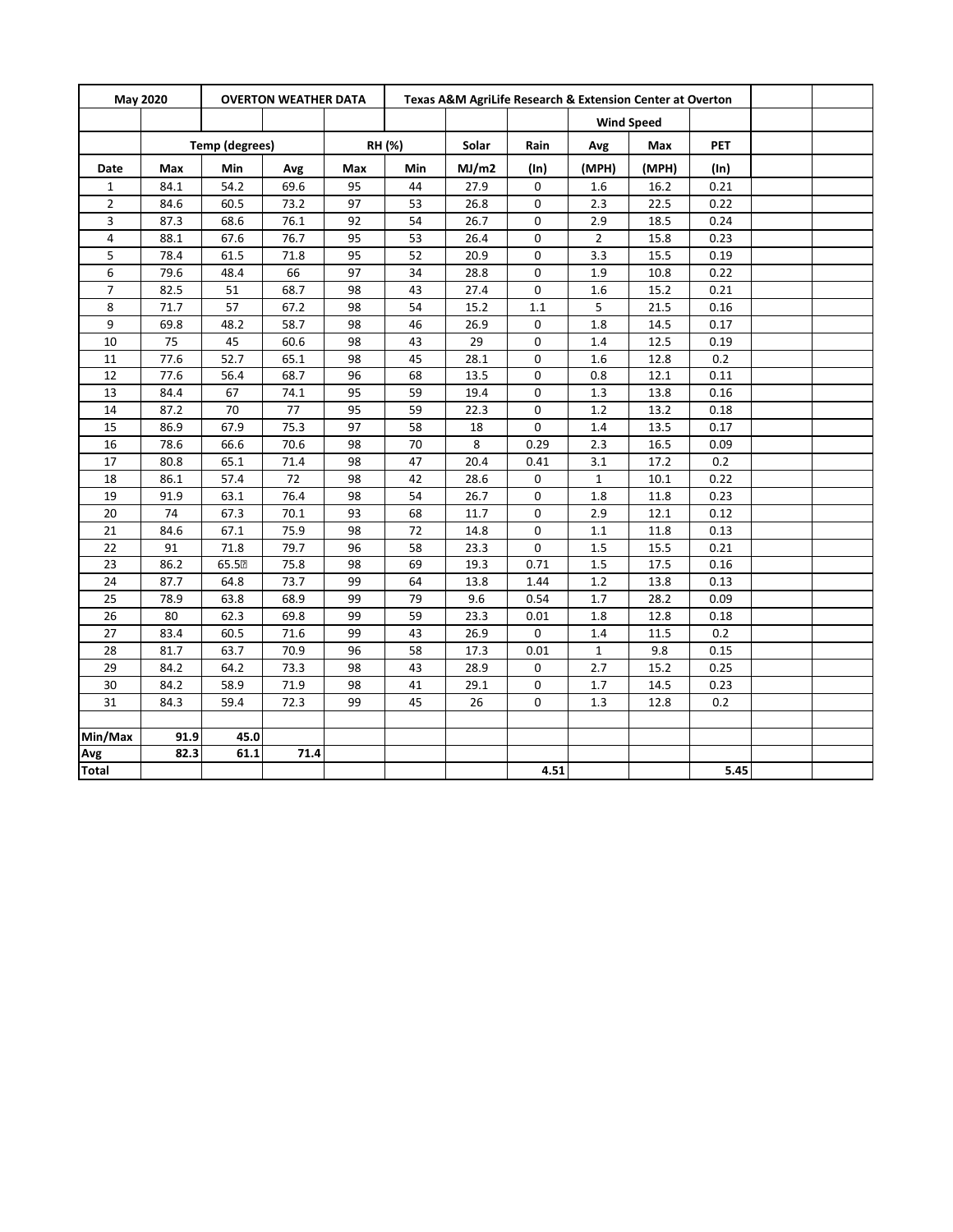**June 2020 OVERTON WEATHER DATA Texas A&M AgriLife Research & Extension Center at Overton**

|                |      |                       |      |     |        |       |             |              | <b>Wind Speed</b> |             |
|----------------|------|-----------------------|------|-----|--------|-------|-------------|--------------|-------------------|-------------|
|                |      | <b>Temp (degrees)</b> |      |     | RH (%) | Solar | Rain        | Avg          | Max               | <b>PET</b>  |
| Date           | Max  | Min                   | Avg  | Max | Min    | MJ/m2 | (ln)        | (MPH)        | (MPH)             | (ln)        |
| $\mathbf{1}$   | 83.9 | 61.9                  | 71.7 | 98  | 47     | 16.6  | $\mathbf 0$ | 0.6          | 7.4               | 0.14        |
| $\overline{2}$ | 88.3 | 66.6                  | 77.2 | 97  | 55     | 21.2  | 0           | 0.5          | 7.8               | 0.17        |
| 3              | 91.1 | 71.4                  | 81.1 | 94  | 48     | 27.1  | 0           | $\mathbf{1}$ | 10.5              | 0.23        |
| 4              | 90.3 | 70.7                  | 80.2 | 98  | 58     | 25.1  | 0           | $1.5\,$      | 12.8              | 0.22        |
| 5              | 92.9 | 73.1                  | 82.5 | 97  | 52     | 27.1  | 0           | 1.1          | 12.1              | 0.23        |
| 6              | 91.5 | 70.3                  | 80.2 | 98  | 56     | 23.6  | 0.03        | 1.6          | 19.2              | 0.21        |
| 7              | 90.3 | 69.6                  | 80.5 | 99  | 51     | 25.3  | 0           | 2.3          | 14.8              | 0.24        |
| 8              | 92.5 | 73.2                  | 83.1 | 94  | 55     | 24.7  | 0           | 1.8          | 15.5              | $\mathbf 0$ |
| 9              | 93.8 | 76.4                  | 84.8 | 95  | 40     | 25.3  | 0           | 3.3          | 19.9              | 0.28        |
| 10             | 85.7 | 61.4                  | 74.8 | 85  | 28     | 31.1  | 0           | 2.9          | 18.9              | 0.3         |
| 11             | 86.5 | 55.9                  | 72.4 | 93  | 33     | 30.7  | 0           | 1.7          | 12.5              | 0.25        |
| 12             | 87.6 | 58.2                  | 73.6 | 98  | 35     | 28.3  | 0           | 1.6          | 11.8              | 0.24        |
| 13             | 89.3 | 62.2                  | 76.5 | 98  | 38     | 29.1  | 0           | 1.8          | 14.5              | 0.25        |
| 14             | 91.5 | 62.1                  | 77.7 | 98  | 39     | 28.8  | 0           | 1.3          | 11.8              | 0.24        |
| 15             | 92.1 | 68.7                  | 80.4 | 97  | 46     | 24.3  | 0           | 1.2          | 11.8              | 0.21        |
| 16             | 89.6 | 68.2                  | 78.1 | 97  | 54     | 19.6  | 0           | 0.9          | 11.5              | 0.18        |
| 17             | 92.2 | 67.7                  | 79.8 | 98  | 37     | 26.8  | 0           | $\mathbf{1}$ | 11.1              | 0.23        |
| 18             | 92.3 | 69.7                  | 80.4 | 93  | 42     | 26.4  | 0           | $\mathbf{1}$ | 13.8              | 0.23        |
| 19             | 93.8 | 68.6                  | 81.9 | 94  | 39     | 29.8  | 0           | 1.2          | 14.2              | 0.25        |
| 20             | 89   | 70.4                  | 79.4 | 90  | 56     | 23    | 0           | 2.5          | 16.2              | 0.22        |
| 21             | 89.7 | 73.8                  | 80.8 | 97  | 55     | 19.1  | 0           | 2.4          | 15.2              | 0.2         |
| 22             | 87.7 | 71.8                  | 78.9 | 97  | 70     | 14.3  | 0.24        | 1.7          | 14.3              | 0.14        |
| 23             | 88   | 69.5                  | 76.1 | 98  | 60     | 16    | 2.41        | 1.4          | 13.8              | 0.16        |
| 24             | 85.3 | 70.7                  | 76.9 | 99  | 67     | 21.9  | 0.03        | 1.5          | 11.1              | 0.18        |
| 25             | 82.6 | 70.9                  | 76.1 | 99  | 78     | 12.2  | 0.19        | 0.7          | 11.1              | $0.1\,$     |
| 26             | 83.1 | 73.1                  | 77   | 98  | 82     | 8.8   | 0.99        | 0.7          | 17.8              | 0.08        |
| 27             | 89.1 | 76.3                  | 81.3 | 97  | 62     | 15.4  | 0           | 1.3          | 14.2              | 0.15        |
| 28             | 90.7 | 75.9                  | 81.7 | 96  | 63     | 15.6  | 0           | 1.6          | 14.2              | 0.16        |
| 29             | 88.5 | 77.9                  | 82.6 | 93  | 71     | 18    | 0           | 1.9          | 20.2              | 0.17        |
| 30             | 88.8 | 78.1                  | 82.6 | 95  | 65     | 19.2  | 0           | 2.3          | 18.9              | 0.19        |

| Min/Max      | 93.8 | 55.9 |      |      |      |
|--------------|------|------|------|------|------|
| Avg          | 89.3 | 69.5 | 79.0 |      |      |
| <b>Total</b> |      |      |      | 3.89 | 5.85 |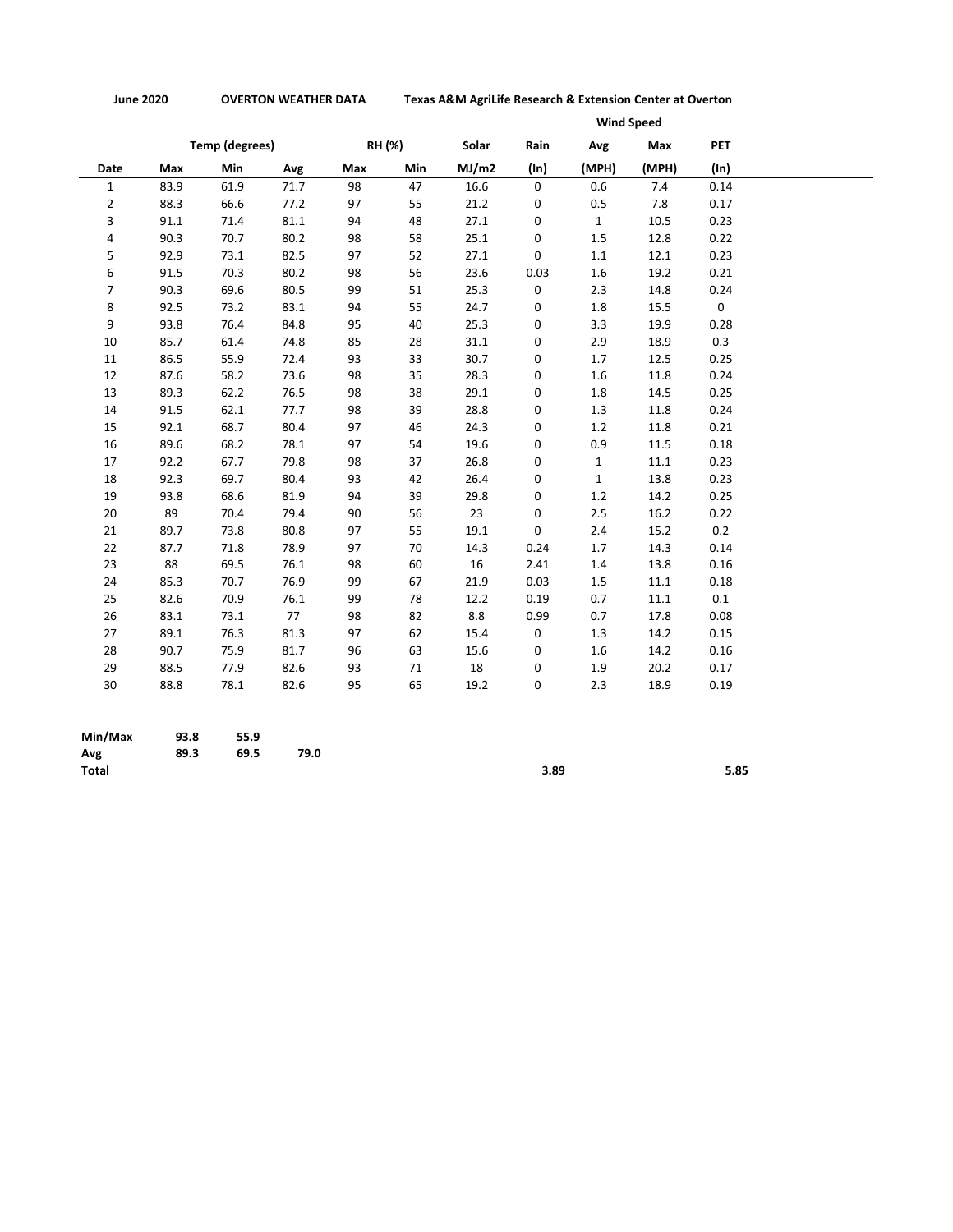**July 2020 OVERTON WEATHER DATA Texas A&M AgriLife Research & Extension Center at Overton**

|                | <b>Wind Speed</b> |                       |      |     |        |       |                     |                |       |      |
|----------------|-------------------|-----------------------|------|-----|--------|-------|---------------------|----------------|-------|------|
|                |                   | <b>Temp (degrees)</b> |      |     | RH (%) | Solar | Rain                | Avg            | Max   | PET  |
| Date           | Max               | Min                   | Avg  | Max | Min    | MJ/m2 | $(\ln)$             | (MPH)          | (MPH) | (ln) |
| $\mathbf{1}$   | 92.4              | 77.3                  | 83.7 | 96  | 62     | 24.8  | $\mathbf 0$         | 2.6            | 18.2  | 0.24 |
| $\overline{2}$ | 94.3              | 76.8                  | 84.8 | 97  | 55     | 26.5  | 0                   | $1.4\,$        | 13.5  | 0.24 |
| 3              | 94.4              | 72.6                  | 81.6 | 97  | 49     | 22.1  | 0.02                | $\overline{2}$ | 16.2  | 0.23 |
| 4              | 92.2              | 69                    | 80.5 | 99  | 59     | 23    | $\mathsf{O}\xspace$ | 0.9            | 10.1  | 0.2  |
| 5              | 90.7              | 70.5                  | 81.1 | 97  | 65     | 20.3  | 0.39                | $\mathbf{1}$   | 18.5  | 0.18 |
| 6              | 85.9              | 70.7                  | 76.6 | 99  | 74     | 11.9  | 0.55                | $\mathbf{1}$   | 14.5  | 0.11 |
| 7              | 83.2              | 71.4                  | 76   | 99  | 78     | 10.4  | 1.95                | 0.7            | 11.8  | 0.09 |
| 8              | 91.8              | 72.8                  | 81.8 | 99  | 66     | 21.6  | $\mathsf{O}\xspace$ | 1.4            | 11.1  | 0.19 |
| 9              | 93.4              | 77                    | 83.8 | 96  | 61     | 24.1  | 0                   | 1.8            | 13.5  | 0.22 |
| 10             | 93                | 75.4                  | 83.2 | 97  | 57     | 25.2  | 0                   | 1.4            | 13.8  | 0.23 |
| 11             | 95.1              | 76.6                  | 84.8 | 97  | 58     | 27.7  | 0                   | 1.6            | 11.8  | 0.25 |
| 12             | 93.5              | 74.6                  | 83.1 | 97  | 56     | 21.1  | 0                   | 1.3            | 16.8  | 0.19 |
| 13             | 96.3              | 75.6                  | 86.6 | 99  | 60     | 26    | 0                   | 0.6            | 11.1  | 0.22 |
| 14             | 94.3              | 77                    | 85.5 | 88  | 56     | 27.9  | 0                   | 1.3            | 12.8  | 0.25 |
| 15             | 91.7              | 77.2                  | 83.4 | 94  | 64     | 24.5  | 0                   | 2.4            | 15.8  | 0.23 |
| 16             | 94.9              | 77.4                  | 84.3 | 93  | 49     | 26.1  | 0                   | 1.4            | 9.8   | 0.25 |
| 17             | 92.3              | 74.5                  | 82.9 | 97  | 56     | 25.2  | 0                   | 1.1            | 11.5  | 0.22 |
| 18             | 93                | 72.4                  | 82.9 | 97  | 56     | 25.2  | 0                   | 1.1            | 11.5  | 0.22 |
| 19             | 93.9              | 73                    | 83.3 | 98  | 56     | 25.7  | 0                   | 0.6            | 8.1   | 0.21 |
| 20             | 92.1              | 72.5                  | 81.9 | 98  | 56     | 26.1  | 0                   | 1.2            | 15.5  | 0.22 |
| 21             | 88.3              | 71.5                  | 78.2 | 98  | 64     | 17.3  | 0.15                | 1.1            | 13.2  | 0.15 |
| 22             | 87.6              | 73.7                  | 79.7 | 98  | 71     | 18.5  | 0.02                | $1.1\,$        | 11.8  | 0.16 |
| 23             | 92.1              | 73.5                  | 82.6 | 99  | 56     | 25.8  | $\mathsf{O}\xspace$ | 1.5            | 11.8  | 0.23 |
| 24             | 89.2              | 73.5                  | 80.9 | 98  | 68     | 21.4  | 0                   | 2.2            | 13.2  | 0.19 |
| 25             | 88.5              | 74.3                  | 79.9 | 98  | 66     | 18.8  | 0                   | 2.2            | 12.5  | 0.18 |
| 26             | 85.6              | 72.6                  | 77.8 | 99  | 76     | 16    | 0.07                | 0.9            | 13.8  | 0.13 |
| 27             | 88.6              | 71.6                  | 79.2 | 99  | 61     | 22    | 0                   | 0.6            | 8.1   | 0.18 |
| 28             | 92.4              | 72                    | 81.2 | 98  | 54     | 21.5  | 0.09                | $\mathbf{1}$   | 10.8  | 0.19 |
| 29             | 91.9              | 74.6                  | 82   | 98  | 56     | 24.4  | 0                   | 1.8            | 13.2  | 0.22 |
| 30             | 92.6              | 76.4                  | 83.9 | 92  | 56     | 21.7  | 0                   | 3              | 18.2  | 0.23 |
| 31             | 89.1              | 69.4                  | 78.4 | 98  | 62     | 15.1  | 0.44                | 1.9            | 19.5  | 0.16 |
| Min/Max        | 96.3              | 69.0                  |      |     |        |       |                     |                |       |      |
| Avg            | 91.5              | 73.9                  | 81.9 |     |        |       |                     |                |       |      |

**Total 3.68 6.05**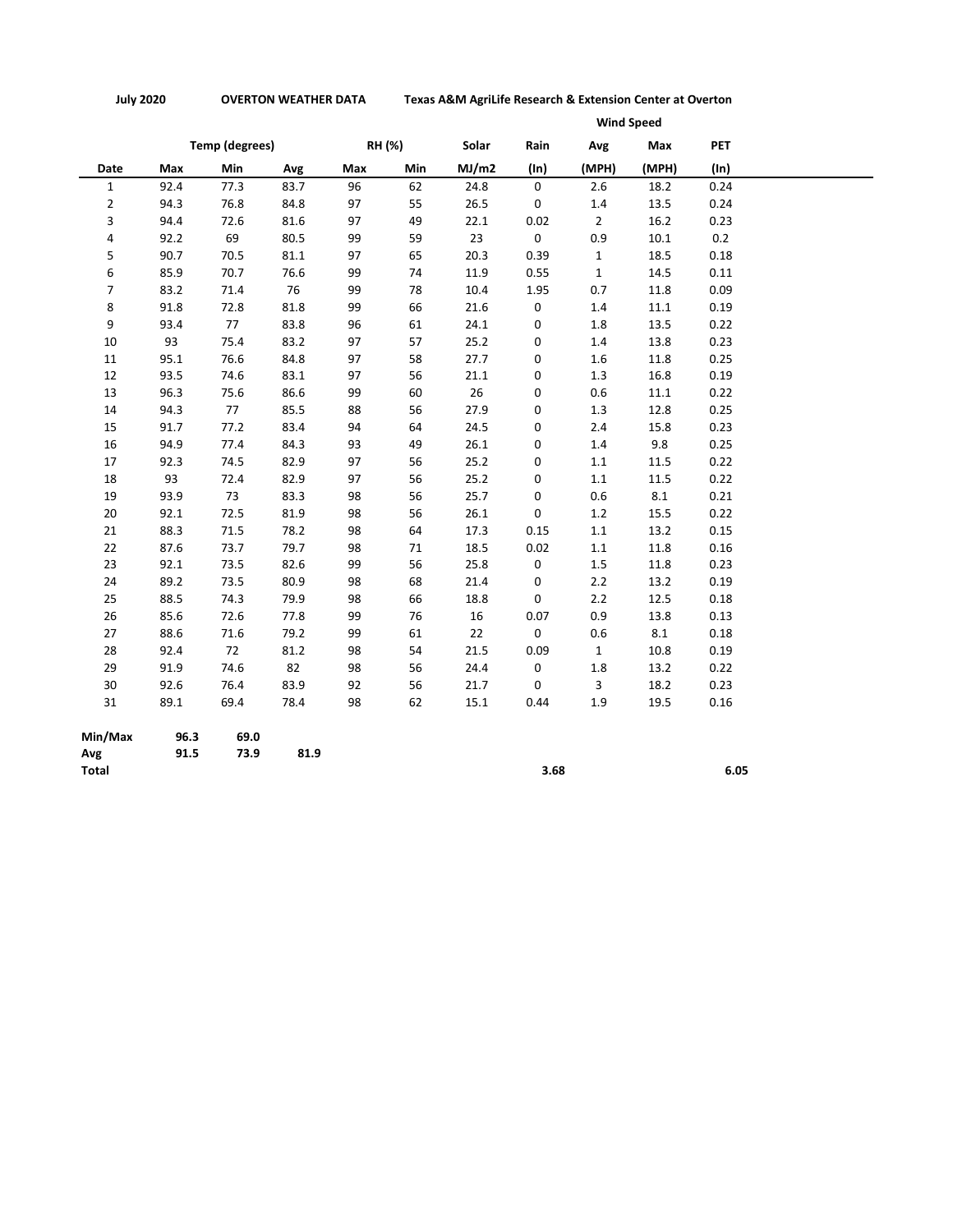**August 2020 OVERTON WEATHER DATA Texas A&M AgriLife Research & Extension Center at Overton**

|                |       |                       |      | <b>Wind Speed</b> |        |       |             |                |       |            |  |
|----------------|-------|-----------------------|------|-------------------|--------|-------|-------------|----------------|-------|------------|--|
|                |       | <b>Temp (degrees)</b> |      |                   | RH (%) | Solar | Rain        | Avg            | Max   | <b>PET</b> |  |
| Date           | Max   | Min                   | Avg  | Max               | Min    | MJ/m2 | $(\ln)$     | (MPH)          | (MPH) | $(\ln)$    |  |
| $\mathbf{1}$   | 88.5  | 70.9                  | 79   | 99                | 46     | 27.1  | $\mathbf 0$ | 1.5            | 9.8   | 0.23       |  |
| $\overline{2}$ | 89.8  | 68.2                  | 78.2 | 95                | 58     | 22    | 0.18        | 1.2            | 16.2  | 0.19       |  |
| 3              | 91    | 68.7                  | 79.7 | 98                | 49     | 26.1  | 0           | 1.6            | 10.1  | 0.23       |  |
| 4              | 89.6  | 68.3                  | 78.5 | 93                | 50     | 26.2  | 0           | $1.4\,$        | 11.5  | 0.23       |  |
| 5              | 82.4  | 71.1                  | 75.4 | 97                | 81     | 8.3   | 0.3         | 1.2            | 12.8  | 0.08       |  |
| 6              | 93.7  | 73.3                  | 82.4 | 99                | 54     | 25.6  | 0           | $\mathbf{1}$   | 11.5  | 0.22       |  |
| $\overline{7}$ | 95    | 74.1                  | 84.3 | 97                | 52     | 25.4  | 0           | 1.4            | 12.5  | 0.24       |  |
| 8              | 95.4  | 74.2                  | 84.6 | 98                | 46     | 26    | 0           | 0.9            | 12.1  | 0.22       |  |
| 9              | 96.1  | 75.3                  | 85   | 97                | 48     | 25.6  | 0           | $1.6\,$        | 12.5  | 0.24       |  |
| 10             | 96.3  | 75.8                  | 84.9 | 97                | 45     | 24.5  | 0           | 1.8            | 16.2  | 0.24       |  |
| 11             | 96.4  | 75.7                  | 85.2 | 97                | 48     | 22    | 0           | 1.9            | 12.8  | 0.23       |  |
| 12             | 91.3  | 77.6                  | 83.1 | 94                | 62     | 15.3  | 0           | 1.8            | 18.5  | 0.17       |  |
| 13             | 100.2 | 76.4                  | 86.6 | 96                | 41     | 25.6  | 0           | 1.4            | 10.8  | 0.26       |  |
| 14             | 97.8  | 75.2                  | 85.7 | 91                | 42     | 23.5  | 0           | $1.1\,$        | 12.8  | 0.22       |  |
| 15             | 100.9 | 76.6                  | 87.8 | 91                | 40     | 25.5  | 0           | 1.5            | 11.8  | 0.26       |  |
| 16             | 100.2 | 74.3                  | 86.8 | 96                | 41     | 22.9  | $\mathbf 0$ | $1.5\,$        | 19.2  | 0.22       |  |
| 17             | 93.4  | 69                    | 80   | 97                | 39     | 23.9  | 0.12        | 1.8            | 12.1  | 0.24       |  |
| 18             | 94.1  | 67.5                  | 80.4 | 96                | 36     | 24.5  | $\mathbf 0$ | 1.8            | 12.1  | 0.23       |  |
| 19             | 90.8  | 62.9                  | 76.8 | 96                | 32     | 26.6  | 0           | 1.6            | 11.8  | 0.24       |  |
| 20             | 88.4  | 61.9                  | 75.5 | 98                | 40     | 26.1  | 0           | 1.7            | 15.5  | 0.22       |  |
| 21             | 91.1  | 62                    | 76.5 | 98                | 36     | 21.2  | 0           | 0.9            | 8.8   | 0.17       |  |
| 22             | 93.4  | 66.3                  | 79.4 | 96                | 31     | 18.9  | 0           | 0.9            | 9.1   | 0.16       |  |
| 23             | 94.3  | 67                    | 80.8 | 97                | 35     | 23.2  | 0           | $1.4\,$        | 13.8  | 0.23       |  |
| 24             | 94    | 65.6                  | 80   | 97                | 41     | 23.7  | $\mathbf 0$ | $1.9\,$        | 12.1  | 0.24       |  |
| 25             | 93.2  | 69.3                  | 81.9 | 97                | 46     | 21.1  | 0           | 2.2            | 15.8  | 0.23       |  |
| 26             | 92.1  | 73.5                  | 81.8 | 96                | 53     | 11.2  | 0.38        | 2.3            | 13.8  | 0.15       |  |
| 27             | 90.5  | 72                    | 78.8 | 97                | 45     | 17.1  | 0.01        | 4.3            | 25.6  | 0.25       |  |
| 28             | 95.4  | 71.6                  | 81.3 | 97                | 59     | 18.6  | 0.32        | 1.5            | 14.2  | 0.18       |  |
| 29             | 98.4  | 75.3                  | 85.5 | 97                | 49     | 24    | $\mathbf 0$ | $\overline{2}$ | 14.2  | 0.25       |  |
| 30             | 92.3  | 70.6                  | 81   | 98                | 61     | 17.4  | 0.24        | 1.4            | 20.9  | 0.17       |  |
| 31             | 95.3  | 78                    | 85.2 | 96                | 58     | 18.7  | 0           | 1.9            | 13.5  | 0.2        |  |
| Min/Max        | 100.9 | 61.9                  |      |                   |        |       |             |                |       |            |  |
| Avg            | 93.5  | 71.0                  | 81.6 |                   |        |       |             |                |       |            |  |
| <b>Total</b>   |       |                       |      |                   |        |       | 1.55        |                |       | 6.44       |  |

**Total 1.55 6.44**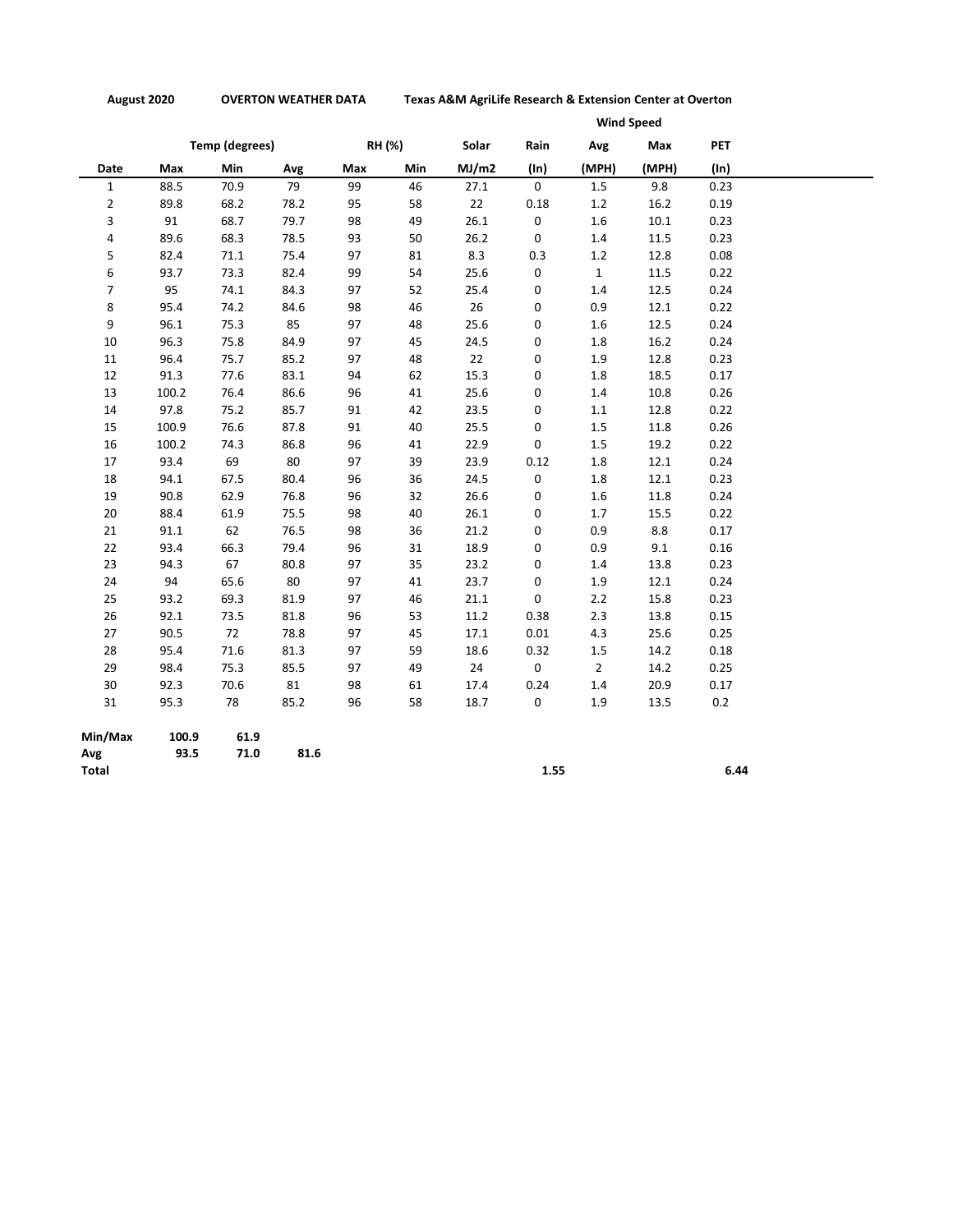**September 2020 OVERTON WEATHER DATA Texas A&M AgriLife Research & Extension Center at Overton**

|                |      |                |      | <b>Wind Speed</b> |        |              |         |                |       |            |
|----------------|------|----------------|------|-------------------|--------|--------------|---------|----------------|-------|------------|
|                |      | Temp (degrees) |      |                   | RH (%) | Solar        | Rain    | Avg            | Max   | <b>PET</b> |
| Date           | Max  | Min            | Avg  | Max               | Min    | MJ/m2        | $(\ln)$ | (MPH)          | (MPH) | (ln)       |
| $\mathbf{1}$   | 96.4 | 75.1           | 83.7 | 96                | 52     | 17.1         | 0.6     | 2.4            | 18.9  | 0.21       |
| $\overline{2}$ | 77.9 | 72.2           | 74.3 | 98                | 86     | 4.3          | 1.02    | 1.3            | 14.2  | 0.05       |
| 3              | 76.3 | 70.2           | 73.1 | 99                | 91     | 4.4          | 1.98    | 0.9            | 10.1  | 0.05       |
| 4              | 82.7 | 69.1           | 74.3 | 99                | 72     | 10.2         | 0.57    | $\mathbf{1}$   | 12.1  | 0.09       |
| 5              | 84.5 | 71             | 76.7 | 98                | 75     | 8.8          | 0       | $\mathbf{1}$   | 9.1   | 0.09       |
| 6              | 90.9 | 68             | 78.5 | 99                | 50     | 22.2         | 0       | 0.7            | 8.1   | 0.17       |
| $\overline{7}$ | 91.6 | 67.7           | 79.6 | 98                | 56     | 21.4         | 0       | $\mathbf{1}$   | 11.5  | 0.18       |
| 8              | 90.7 | 71.4           | 78.3 | 98                | 56     | 16.2         | 0       | 0.6            | 11.8  | 0.14       |
| 9              | 90.6 | 72.5           | 80.4 | 99                | 58     | 16.4         | 0       | 0.5            | 10.5  | 0.14       |
| 10             | 77.6 | 69             | 74.1 | 99                | 84     | 7.5          | 0.08    | 1.3            | 9.8   | 0.07       |
| 11             | 85.3 | 64.7           | 74.1 | 98                | 69     | 19.9         | 0       | 1.8            | 10.5  | 0.16       |
| 12             | 87.7 | 69.5           | 77.3 | 98                | 61     | 19.6         | 0       | 1.5            | 9.8   | 0.17       |
| 13             | 89.3 | 70.6           | 78.8 | 98                | 61     | 20.5         | 0       | 2.1            | 13.2  | 0.18       |
| 14             | 84.9 | 73             | 77.4 | 96                | 69     | 18.6         | 0       | 3.1            | 12.5  | 0.16       |
| 15             | 87.5 | 71.2           | 78.3 | 95                | 60     | 20.2         | 0       | 2.5            | 12.1  | 0.19       |
| 16             | 87.4 | 70.2           | 78   | 99                | 62     | 17.6         | 0       | 1.8            | 13.5  | 0.15       |
| 17             | 83   | 70             | 74.6 | 98                | 73     | 10.6         | 0.02    | 1.2            | 10.5  | 0.09       |
| 18             | 83.1 | 66.2           | 73.4 | 99                | 50     | 19.8         | 0       | 2.4            | 15.2  | 0.18       |
| 19             | 78.3 | 60.5           | 68.4 | 94                | 48     | 19.5         | 0       | 3.1            | 14.2  | 0.18       |
| 20             | 81.8 | 55.1           | 69.3 | 93                | 58     | 20.1         | 0       | 3.1            | 16.8  | 0.17       |
| 21             | 71.7 | 64.7           | 67.8 | 98                | 74     | 2.7          | 0.26    | 3.7            | 14.2  | 0.07       |
| 22             | 67.1 | 65.1           | 66.1 | 99                | 98     | 1.3          | 1.36    | 3.2            | 12.1  | 0.02       |
| 23             | 68.9 | 63.9           | 65.6 | 100               | 93     | $\mathbf{3}$ | 0.01    | $\overline{4}$ | 12.1  | 0.04       |
| 24             | 72.2 | 62.7           | 66.5 | 99                | 81     | 6.5          | 0       | 2.1            | 10.8  | 0.06       |
| 25             | 71.9 | 60.2           | 66.4 | 99                | 77     | 7.2          | 0       | 0.4            | 6.8   | 0.06       |
| 26             | 81.3 | 60             | 69.2 | 100               | 62     | 13.8         | 0       | $\mathbf{1}$   | 12.1  | 0.11       |
| 27             | 88.3 | 65.9           | 75.4 | 98                | 59     | 13.4         | 0       | 1.3            | 13.5  | 0.12       |
| 28             | 75.4 | 55.3           | 66   | 97                | 41     | 19.7         | 0.89    | 4.6            | 23.5  | 0.2        |
| 29             | 77.8 | 48.7           | 62.2 | 96                | 25     | 21.6         | 0       | 1.6            | 14.8  | 0.16       |
| 30             | 85.3 | 54.1           | 67.9 | 83                | 26     | 21.5         | 0       | 1.7            | 12.8  | 0.19       |

| Min/Max      | 96.4 | 48.7 |      |      |      |
|--------------|------|------|------|------|------|
| Avg          | 82.2 | 65.9 | 73.2 |      |      |
| <b>Total</b> |      |      |      | 6.79 | 3.85 |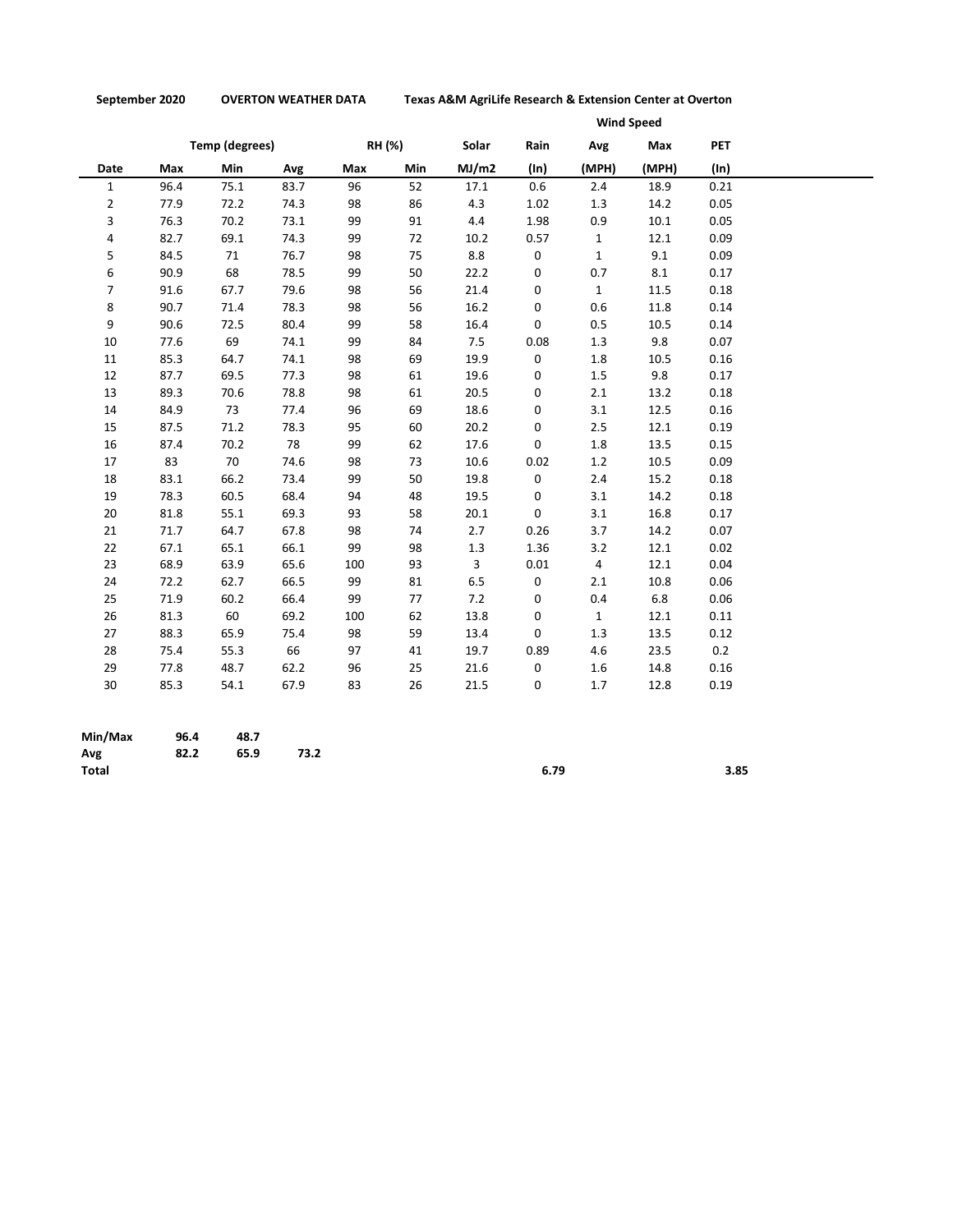**October 2020 OVERTON WEATHER DATA Texas A&M AgriLife Research & Extension Center at Overton**

|                |      |                       |      |     |        |              |                     |                | <b>Wind Speed</b> |            |
|----------------|------|-----------------------|------|-----|--------|--------------|---------------------|----------------|-------------------|------------|
|                |      | <b>Temp (degrees)</b> |      |     | RH (%) | Solar        | Rain                | Avg            | Max               | <b>PET</b> |
| Date           | Max  | Min                   | Avg  | Max | Min    | MJ/m2        | (ln)                | (MPH)          | (MPH)             | $(\ln)$    |
| $\mathbf 1$    | 78   | 52.9                  | 65.4 | 96  | 37     | 17.9         | $\mathbf 0$         | 1.7            | 11.5              | 0.15       |
| $\overline{2}$ | 73.6 | 47.8                  | 59.5 | 98  | 32     | 20.2         | 0                   | 1.3            | 11.1              | 0.13       |
| 3              | 80.2 | 49.1                  | 63   | 95  | 38     | 19.1         | 0                   | 0.4            | 8.8               | 0.09       |
| 4              | 73.2 | 54.9                  | 63.3 | 98  | 65     | 12.5         | 0                   | 1.5            | 13.2              | 0.09       |
| 5              | 74.5 | 48.6                  | 60.3 | 99  | 41     | 20.2         | 0                   | 1.1            | 9.8               | 0.13       |
| 6              | 80.7 | 49.7                  | 64   | 98  | 48     | 19.1         | 0                   | 0.7            | 8.1               | 0.11       |
| 7              | 83   | 50.9                  | 65.5 | 99  | 35     | 19.5         | 0                   | 0.7            | 9.1               | 0.12       |
| 8              | 74.6 | 57.3                  | 67   | 97  | 81     | 5.2          | 0                   | 0.7            | 6.8               | 0.05       |
| 9              | 73.5 | 68.7                  | 70.9 | 98  | 86     | $\mathbf{3}$ | 0                   | 3.2            | 14.8              | 0.05       |
| 10             | 85.3 | 62.6                  | 72.2 | 99  | 54     | 18.6         | 0                   | $\overline{2}$ | 13.2              | 0.16       |
| 11             | 92   | 61                    | 75.4 | 99  | 47     | 17.8         | 0                   | 0.9            | 12.8              | 0.13       |
| 12             | 80.7 | 54.7                  | 71.5 | 95  | 36     | 15.7         | 0                   | 2.8            | 13.8              | 0.18       |
| 13             | 79.9 | 45.9                  | 61.5 | 98  | 35     | 18.7         | 0                   | 0.8            | 9.5               | 0.11       |
| 14             | 85.9 | 46.8                  | 66.3 | 99  | 48     | 18.2         | 0                   | 0.7            | 10.5              | 0.11       |
| 15             | 79.2 | 60.1                  | 68.7 | 97  | 64     | 6.6          | 0                   | 3.7            | 18.9              | 0.11       |
| 16             | 68.3 | 47.5                  | 58.8 | 87  | 31     | 17.6         | 0                   | 4.1            | 19.5              | 0.18       |
| 17             | 71.4 | 42.8                  | 59.4 | 93  | 48     | 8.8          | 0                   | 0.9            | 14.5              | 0.07       |
| 18             | 85.4 | 69.6                  | 75.2 | 95  | 57     | 9.7          | 0                   | $\mathbf{1}$   | 15.2              | $0.1\,$    |
| 19             | 85.6 | 70.8                  | 76.6 | 98  | 62     | 10.5         | 0                   | 1.2            | 13.5              | 0.1        |
| 20             | 86.7 | 70.1                  | 76   | 97  | 52     | 14.4         | 0                   | $\mathbf{1}$   | 11.5              | 0.12       |
| 21             | 84.3 | 63                    | 73.1 | 99  | 56     | 12.5         | 0                   | 0.5            | 9.8               | 0.09       |
| 22             | 85.9 | 63.2                  | 74.1 | 99  | 57     | 13.4         | 0                   | 0.6            | 11.8              | $0.1\,$    |
| 23             | 77   | 50.8                  | 65.1 | 97  | 78     | 4.7          | 0.14                | 2.5            | 24.2              | 0.06       |
| 24             | 55.5 | 47.5                  | 51.5 | 95  | 82     | 4.9          | $\mathsf{O}\xspace$ | 2.5            | 12.1              | 0.04       |
| 25             | 58.4 | 52.9                  | 55.3 | 98  | 91     | 2.7          | 0.01                | $1.8\,$        | 9.8               | 0.03       |
| 26             | 62.9 | 54.8                  | 57   | 99  | 89     | 3.6          | 0.04                | 3.4            | 12.1              | 0.04       |
| 27             | 57.3 | 52.5                  | 55.2 | 100 | 100    | 2.2          | 0.01                | 3.1            | 10.5              | 0.02       |
| 28             | 54.8 | 40.9                  | 49.5 | 100 | 96     | 2.5          | 1.15                | $\mathbf{3}$   | 15.8              | 0.02       |
| 29             | 50   | 38.3                  | 43.9 | 99  | 82     | 5.8          | 0                   | 2.3            | 18.2              | 0.04       |
| 30             | 63.7 | 36.6                  | 48.2 | 99  | 44     | 16.4         | 0                   | 1.4            | 15.5              | 0.09       |
| 31             | 70.2 | 37.6                  | 51.5 | 99  | 45     | 16           | 0                   | 0.6            | 9.1               | 0.07       |
| Min/Max        | 92.0 | 36.6                  |      |     |        |              |                     |                |                   |            |
| Avg            | 74.7 | 53.7                  | 63.8 |     |        |              |                     |                |                   |            |
| <b>Total</b>   |      |                       |      |     |        |              | 1.35                |                |                   | 2.82       |

**Total 1.35 2.82**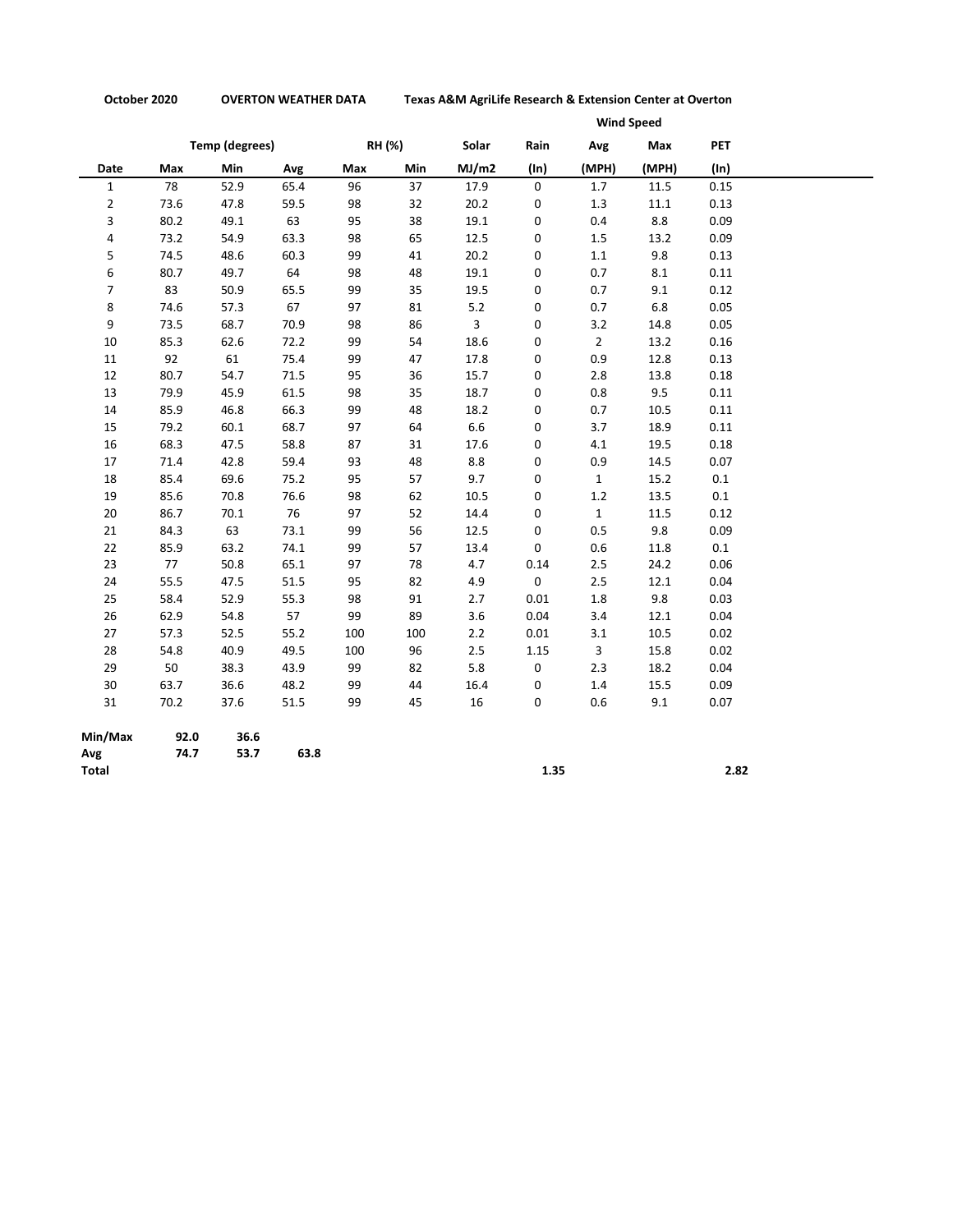**November 2020 OVERTON WEATHER DATA Texas A&M AgriLife Research & Extension Center at Overton**

|                |                       |      |      |        |     | <b>Wind Speed</b> |      |                |       |            |
|----------------|-----------------------|------|------|--------|-----|-------------------|------|----------------|-------|------------|
|                | <b>Temp (degrees)</b> |      |      | RH (%) |     | Solar             | Rain | Avg            | Max   | <b>PET</b> |
| Date           | Max                   | Min  | Avg  | Max    | Min | MJ/m2             | (ln) | (MPH)          | (MPH) | $(\ln)$    |
| $\mathbf{1}$   | 72.1                  | 43.2 | 54.9 | 99     | 30  | 16.1              | 0    | $\overline{2}$ | 16.8  | 0.13       |
| $\overline{2}$ | 67.2                  | 37   | 50.3 | 98     | 31  | 15.9              | 0    | 0.8            | 8.8   | 0.07       |
| 3              | 75.7                  | 42.2 | 55.8 | 93     | 31  | 15.9              | 0    | 0.9            | 10.8  | 0.08       |
| 4              | 75.4                  | 44.3 | 59   | 92     | 33  | 14.6              | 0    | 0.6            | 9.8   | 0.08       |
| 5              | 77.3                  | 55.8 | 63.9 | 96     | 56  | 12.9              | 0    | 0.8            | 10.8  | 0.08       |
| 6              | 75.2                  | 51.2 | 61.1 | 98     | 42  | 14.3              | 0    | 0.8            | 11.1  | 0.08       |
| $\overline{7}$ | 80.5                  | 46.7 | 62   | 99     | 53  | 12.5              | 0    | 0.7            | 8.1   | 0.07       |
| 8              | 75.5                  | 57.6 | 66.7 | 99     | 72  | 7.5               | 0    | 0.8            | 9.8   | 0.05       |
| 9              | 79                    | 67.5 | 71   | 98     | 72  | 6.8               | 0    | 0.7            | 9.8   | 0.06       |
| 10             | 78.6                  | 64.1 | 71.4 | 98     | 55  | 7.8               | 0    | 1.6            | 14.5  | 0.08       |
| 11             | 75.4                  | 48.6 | 60.7 | 83     | 27  | 15                | 0    | 2.2            | 10.1  | 0.16       |
| 12             | 81.3                  | 44.1 | 60.2 | 97     | 29  | 13.9              | 0    | 0.7            | 9.1   | 0.08       |
| 13             | 78.4                  | 52.6 | 65.1 | 95     | 49  | 11.8              | 0    | 0.9            | 8.1   | 0.09       |
| 14             | 82.3                  | 63.6 | 71.5 | 91     | 64  | 5.6               | 0    | 1.6            | 17.8  | 0.08       |
| 15             | 73.2                  | 40.6 | 60   | 89     | 17  | 15                | 0    | 4.3            | 20.9  | 0.2        |
| 16             | 69.7                  | 33.7 | 49.3 | 93     | 22  | 14.4              | 0    | 0.6            | 8.1   | 0.07       |
| 17             | 72.7                  | 35.2 | 52.3 | 96     | 27  | 14                | 0    | $\mathbf{1}$   | 10.8  | 0.09       |
| 18             | 74.4                  | 43.8 | 57.1 | 85     | 25  | 14                | 0    | 0.9            | 11.5  | 0.07       |
| 19             | 77.7                  | 46.2 | 61.4 | 89     | 50  | 13.5              | 0    | 1.3            | 15.2  | 0.09       |
| 20             | 72.8                  | 58.1 | 63.3 | 99     | 76  | 5.8               | 0    | 0.7            | 10.8  | 0.04       |
| 21             | 78.5                  | 53.9 | 63.8 | 99     | 51  | 11.3              | 0    | 0.5            | 9.8   | 0.07       |
| 22             | 70.1                  | 51.5 | 60.5 | 93     | 65  | 5.2               | 0.06 | 3.1            | 16.2  | 0.08       |
| 23             | 64.6                  | 48.7 | 54.3 | 87     | 57  | 12                | 0    | 2.4            | 12.5  | 0.09       |
| 24             | 70.1                  | 45.4 | 58.9 | 97     | 82  | 4.3               | 0.05 | 1.5            | 13.8  | 0.04       |
| 25             | 70.4                  | 42   | 54.3 | 98     | 44  | 11.7              | 0.65 | 2.3            | 20.5  | 0.11       |
| 26             | 72.1                  | 36.5 | 54   | 99     | 45  | 11.6              | 0    | 0.9            | 9.8   | 0.06       |
| 27             | 63.8                  | 59.7 | 61.9 | 99     | 84  | 0.7               | 0    | 2.1            | 10.1  | 0.03       |
| 28             | 59.5                  | 48.2 | 54.3 | 95     | 73  | 4.7               | 0    | 3.8            | 15.5  | 0.06       |
| 29             | 48.4                  | 43.2 | 46.7 | 98     | 71  | 2.1               | 0.09 | 3.3            | 20.5  | 0.03       |
| 30             | 50.6                  | 33.1 | 40.6 | 73     | 29  | 13.4              | 0    | 4.8            | 17.8  |            |

| Min/Max      | 82.3 | 33.1 |      |      |      |
|--------------|------|------|------|------|------|
| Avg          | 72.1 | 47.9 | 58.9 |      |      |
| <b>Total</b> |      |      |      | 0.85 | 2.32 |